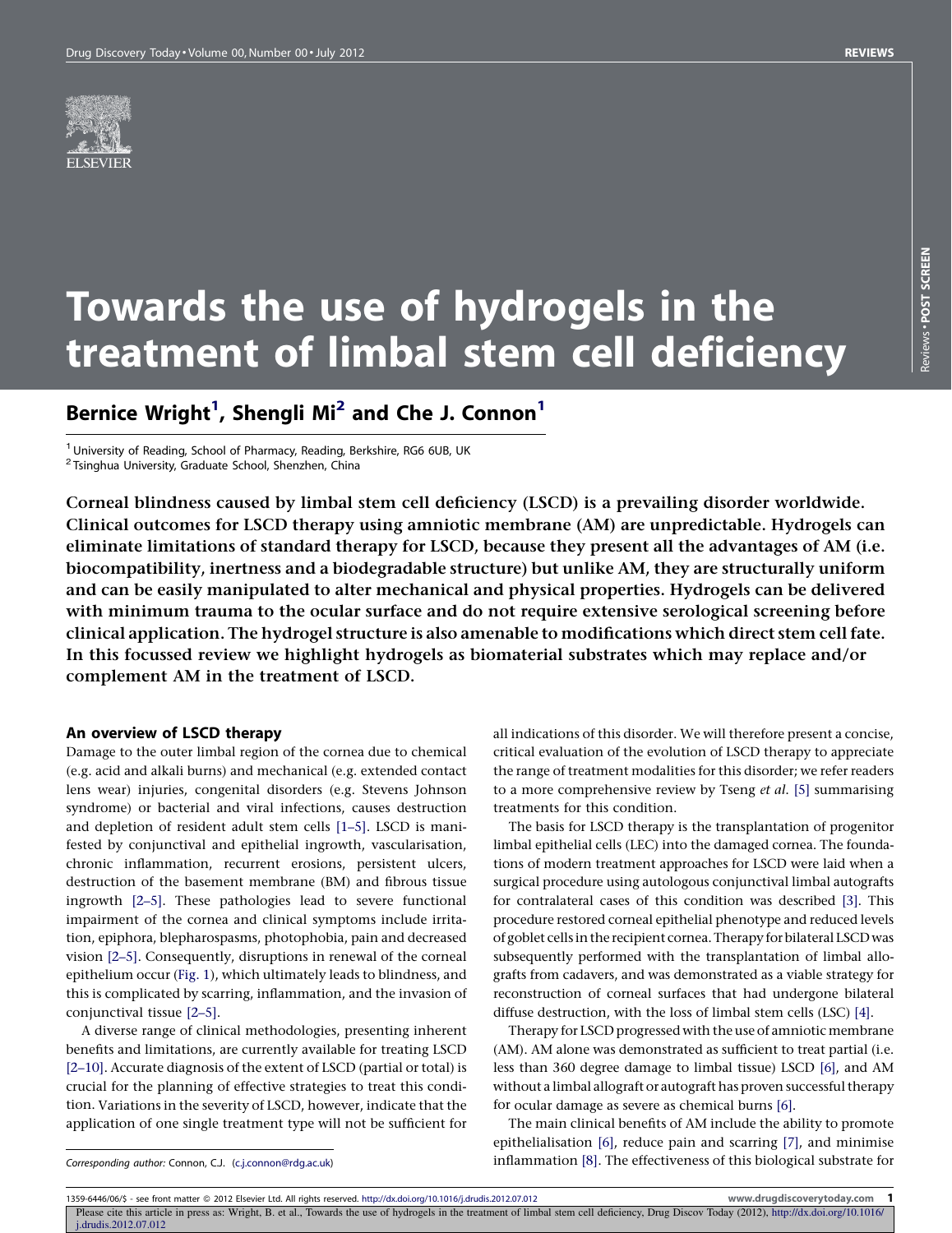<span id="page-1-0"></span>

#### FIGURE 1

The limbal stem cell niche. Corneal stem cells reside in the limbus at the corneoscleral junction between the conjunctiva and the cornea. Epithelial stem cells in the basal region of the limbus regenerate the corneal surface by differentiating into transient amplifying epithelial cells, which give rise to terminally differentiated epithelial cells that populate the suprabasal and superficial layers of the cornea. Damage to the limbal stem cell niche results in LSCD, disrupting regeneration of the corneal epithelium.

promoting the success of transplanted LEC to treat total LSCD, led to AM becoming the scaffold of choice for ex vivo expansion of LEC, a technique that eliminates the need for removing the limbus from a healthy eye [\[9\].](#page-6-0) Methodology for the cultivation of LEC on AM to preserve their stem phenotype and encourage proliferation and stratification continues to be rigorously investigated [\[5,10\]](#page-6-0). The preparation of cells [as an outgrowth from biopsies (explants) or isolated into a single-cell suspension] and the use of growth factors alone or from feeder cells (e.g. 3T3 fibroblasts) are examined as conditions that promote LEC growth and progenitor phenotype [\[5\].](#page-6-0) LEC culture on intact (iAM) or devitalised and/ or denuded (dAM) AM and exposure of cultivated LEC to the air– liquid interface (air-lifting) are also studied to develop methods that maintain LEC stemness and stratification, respectively [\[5\]](#page-6-0). Furthermore, studies are underway to modify the structure of AM to enhance the ability of this substrate to support the expansion of LEC [\[10\].](#page-6-0)

Key problems encountered with LSCD therapy that limit therapeutic outcomes include: (i) variations in treatment outcomes due to structural heterogeneity of AM scaffolds and differences in the severity of LSCD, (ii) a poor understanding of mechanisms underlying corneal repair mediated during LSCD therapy, (iii) limited supplies of donor tissue which is essential in cases of bilateral total LSCD and (iv) inadequate means for eliminating long-term immunosuppression that is necessary following transplantation of allogeneic sources of LEC.

Solutions proposed for these challenges include: (i) the use of alternative cell types, corneal prostheses and cell storage strategies to alleviate problems with limbal tissue availability, (ii) the use of structurally uniform biomaterials for the delivery of LEC to the damaged ocular surface to eliminate variations in LSCD treatment and (iii) the use of biomaterials with well-characterised and easily modified structures to understand mechanisms by which LEC reverse the symptoms of LSCD.

#### Biomaterials for regeneration of the cornea

The main uses for biomaterials applied to reconstruction of damaged corneal epithelium include hydrogels for LEC delivery [\[11–19\]](#page-6-0), bioengineered prosthetic devices (keratoprostheses: KPro) that replace dysfunctional corneal tissue [\[20–26\],](#page-7-0) contact lenses used as ocular bandages or for the correction of refractive errors [\[27–29\]](#page-7-0), and materials for transcorneal drug delivery [\[30–34\]](#page-7-0). Ocular biomaterials used for the fabrication of intraocular lenses, glaucoma filtration implants, scleral buckles and viscoelastic replacement agents are reviewed elsewhere [\[35\]](#page-7-0) and will not be discussed in this article. The wide range of biomaterials currently in use for regeneration of the cornea includes hydrogels [\[11–](#page-6-0) [19,36,37\],](#page-6-0) porous silk fibroin films [\[38\],](#page-7-0) keratin from hair or wool [\[39\]](#page-7-0), 3D nanofibre scaffolds fabricated from polyamide 6/12 (PA6/ 12) [\[40\]](#page-7-0) and electrospun poly(lactide-co-glycolide) membranes [\[41\]](#page-7-0).

Structural modification of biomaterials to enhance LEC adhesion [\[42,43\]](#page-7-0) and control the differentiation [\[44\]](#page-7-0) of these cells is the current direction for the application of these tools. Corneal epithelial tissue grown on polycarbonate surfaces with pore diameters of  $0.1-3.0 \mu m$  were shown to lay down continuous BM and a regular pattern of hemidesmosomal plaque on a 0.1  $\mu$ m surface, and no adhesive structures assembled on a nonporous or  $3.0 \mu m$  surface [\[42\]](#page-7-0). On hydroxyethylmethacrylate (HEMA) hydrogels modified by the addition of amines (N,N-dimethylaminoethylmethacrylate) or carboxyl moieties (methacrylic acid), the expression of adhesion receptors, integrin  $\alpha$ 6 and  $\beta$ 4 in corneal epithelial cells was shown to be higher on surfaces containing amine moieties than on surfaces containing only carboxyl moieties [\[43\].](#page-7-0) Furthermore, modification of the stiffness of collagen gels was recently shown to direct LEC differentiation [\[10,44\]](#page-6-0).

The integration of a range of compatible biomaterials with complementary functions for the construction of artificial systems may lead to the development of sophisticated medical devices with the potential to considerably enhance the efficacy and predictability of LSCD therapy. Those systems may be designed specifically to treat the differing extents of LSCD, with combined delivery of drug and cell therapies. Hydrogels, in particular, present key properties which indicate their suitability for the culture and/or delivery of LEC (i.e. chemical inertness, uniformity of structure, biocompatibility, and mechanical strength and pliability).

Hydrogels for the design of corneal prosthetics are also becoming increasingly popular. Collagen [\[20–26\]](#page-7-0) and poly(2-hydroxyethyl methacrylate) (PHEMA) [\[45\]](#page-7-0) gels are mainly applied to the construction of KPro that are biointegrable in a manner that promotes regeneration of corneal cells, nerves, and extracellular matrix (ECM). In our own laboratory we have characterised laminin-coated, plastically compressed collagen gels containing corneal fibroblasts suitable for the delivery of LEC to the damaged cornea [\(Fig.](#page-2-0) 2) [\[24–26\]](#page-7-0).

In this article we highlight several well-established and emerging hydrogel systems and discuss their suitability for treating LSCD.

The potential for the use of hydrogels in LSCD therapy

Hydrogels are multi-component systems consisting of a 3D network of polymer chains and water [\[46\]](#page-7-0). Physical gels (pseudogels)

Reviews . POST SCREEN

<sup>2</sup> www.drugdiscoverytoday.com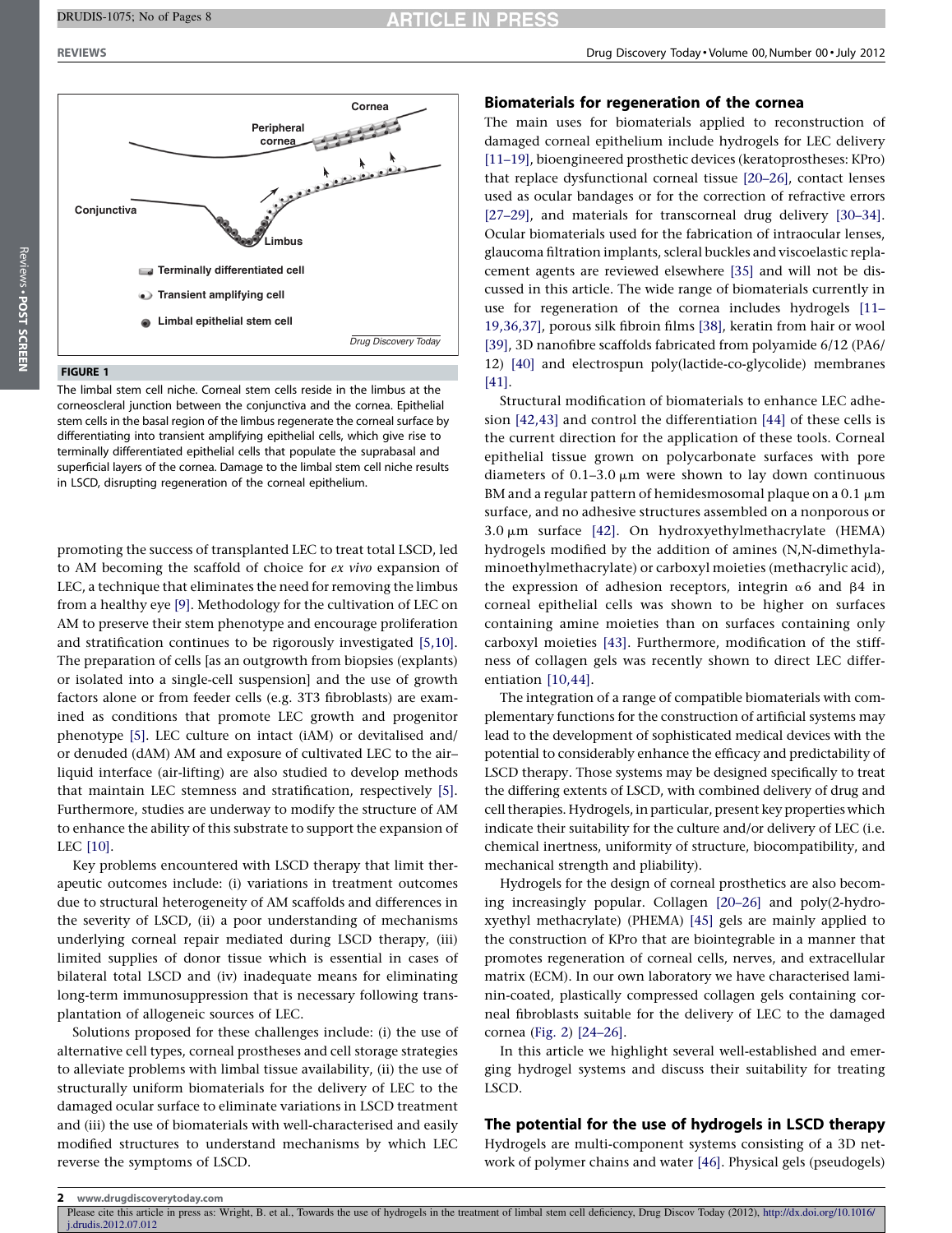<span id="page-2-0"></span>

The use of a compressed collagen hydrogel for ex vivo expansion of limbal epithelial cells. Collagen is plastically-compressed using a 120 g load. CK3 (A) and CK14 (B) are expressed in LEC (green) expanded on a laminin-coated compressed collagen gel embedded with keratocytes. Cell nuclei are stained with propidium iodide (red). Images represent 3 different experiments from 3 different corneoscleral rims. Scale bar: 50 µm. Reproduced from ref. [\[24\].](#page-7-0)

comprise chains of macromolecules that are connected by electrostatic forces, hydrogen bonds, hydrophobic interactions or chain entanglements, and in chemical hydrogels, covalent bonds link polymer chains. Hydrogels are attractive scaffolding materials owing to their highly hydrated network structure, which enables encapsulation of cells and bioactive molecules, and efficient mass transfer of soluble factors to and from immobilised cells [\[46\].](#page-7-0) Clinical and pre-clinical studies indicate that fibrin, collagen, silicone, alginate, chitosan and gelatin hydrogels are lead candidates for the treatment of LSCD [\(Table](#page-3-0) 1).

#### Fibrin hydrogels

Fibrin gels are prepared by the combination of fibrinogen and thrombin, or from autologous serum [\[47\]](#page-7-0). These hydrogels are used extensively as biopolymer scaffolds to regenerate adipose tissue, bone, cartilage, cardiac tissue, liver, nervous tissue, ocular tissue, skin, tendons and ligaments [\[47\]](#page-7-0). Certainly, the use of fibrin hydrogels in LSCD therapy is already established [\[11–15\]](#page-6-0).

Previous reports demonstrated that the majority of individuals within a group presenting LSCD regained their vision following treatment with fibrin-cultured LEC, and this outcome was sus-tained over long-term periods [\[12,13\]](#page-6-0). Rama et al. [\[1,12\]](#page-6-0) reported a study where 14 out of 18 patients treated with LEC cultured on fibrin gels rapidly regained useful visual acuity. The corneas of treated patients underwent re-epithelialisation within the first week, inflammation and vascularisation was reduced within the first three to four weeks, and at a 12–27 month follow-up, corneal surfaces were clinically and cytologically stable [\[12\]](#page-6-0).

Subsequent studies demonstrated that fibrin gels were capable of supporting the stem and/or progenitor phenotype of LEC [\[13,14\]](#page-6-0). These gel scaffolds preferentially cultivated the expansion (ex vivo) of LEC; subcultivation of limbal holoclones preserved

stem and progenitor cells in the basal layer of fibrin-based epithelial sheets [\[14\]](#page-6-0). Furthermore, the generation of normal, renewing epithelium on donor stroma treated with fibrin-cultured LEC correlated with cultures in which p63 bright cells constituted more than 3% of the total number of clonogenic cells [\[13\].](#page-6-0) The majority (78%) of LSCD patients treated with fibrin-cultured LSC containing 3% p63 bright cells were successfully treated, whereas only 11% of LSCD patients received viable treatment with cultures containing  $\leq$ 3% p63 bright cells [\[13\]](#page-6-0).

Interestingly, another progenitor cell type, mesenchymal stem cells (MSCs), encapsulated in fibrin gels induced reconstruction of the damaged corneal surface, and these cells expressed the corneal epithelial cell specific marker, cytokeratin 3 (CK3) when they were transplanted [\[15\].](#page-6-0) Further investigation under in vitro conditions demonstrated that MSCs co-cultured with LEC or LEC conditioned medium, rapidly differentiated into cells that were phenotypically and morphologically similar to corneal epithelial cells [\[15\].](#page-6-0) These results are supported by a recent report demonstrating that MSCs reside in the limbal niche [\[48\]](#page-7-0).

Therefore, fibrin hydrogels are clearly capable of maintaining the phenotype and directing the fate of stem cells, indicating that they may be exploited to understand the fundamental biology of LSC differentiation and self-renewal. The positioning of limbal holoclones on fibrin-cultured epithelial cells [\[14\]](#page-6-0) suggests that these biomaterials may be used to construct a niche-like environment for LSC. Certainly, there is considerable potential to begin understanding mechanisms that regulate LSC function during transplantation, using these gels as in vitro systems. The requirement for effective logistics to deliver LSCD therapy together with the practicality of fibrin-cultured LEC, suggest that this hydrogel can form part of cell preservation and transportation technologies for wide ranging applications in corneal reconstruction therapies.

www.drugdiscoverytoday.com 3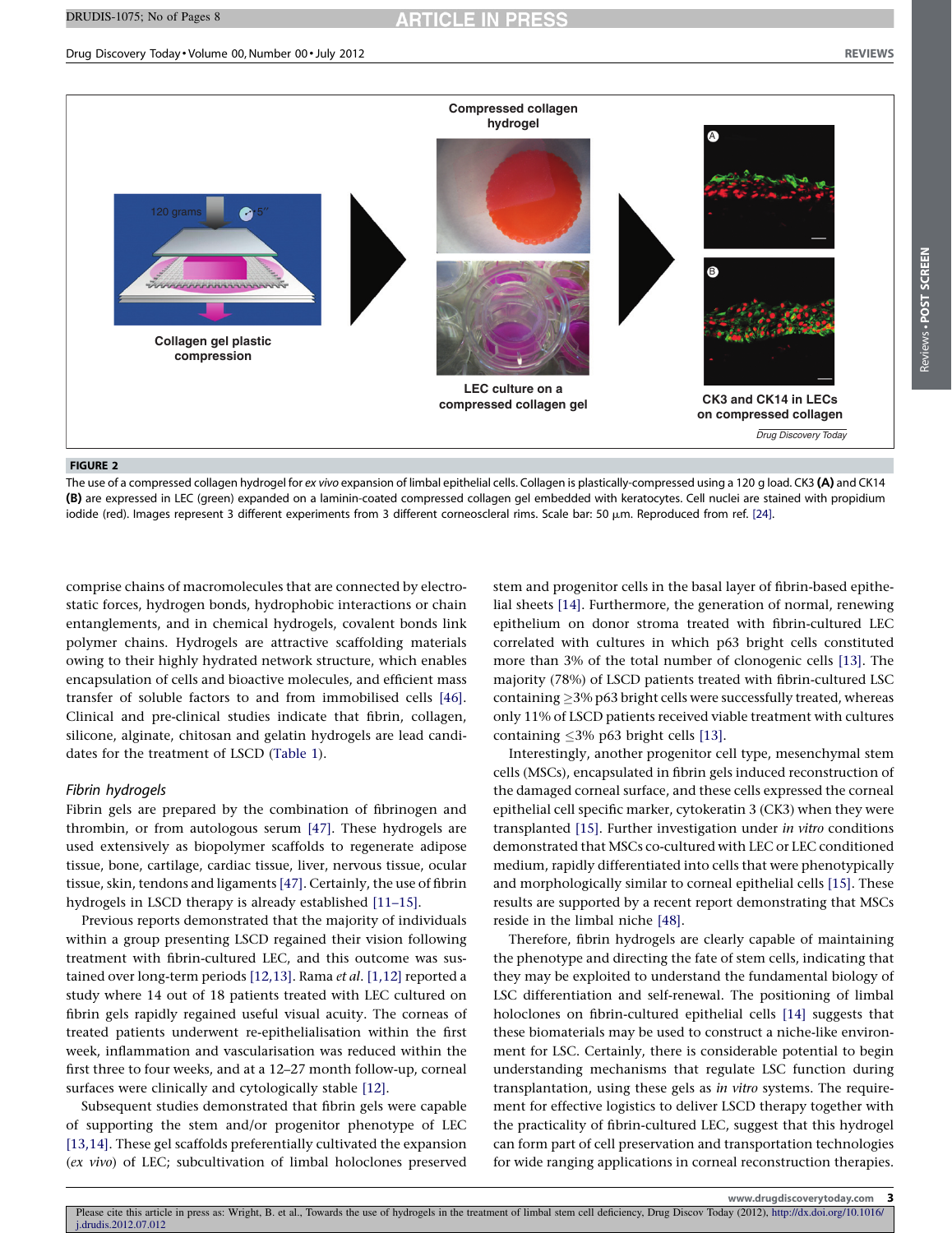| ABLI |  |
|------|--|

<span id="page-3-0"></span>4

| <b>Hydrogel</b>                                                           | <b>Description</b>                                                                                                                                                                                                                                                            | Ocular use                                                                                                                 | <b>Clinical success</b>                                                                                                | Refs            |
|---------------------------------------------------------------------------|-------------------------------------------------------------------------------------------------------------------------------------------------------------------------------------------------------------------------------------------------------------------------------|----------------------------------------------------------------------------------------------------------------------------|------------------------------------------------------------------------------------------------------------------------|-----------------|
| Fibrin                                                                    | Fibrin hydrogels are composed of a cross-linked fibrin<br>network either formed by the combination of fibrinogen<br>and thrombin, or isolated from autologous serum.                                                                                                          | Ex vivo expansion of LESC<br>and encapsulation<br>of MSC for treating LSCD.                                                | LSCD symptoms were reversed in<br>human patients and animal models<br>of LSCD.                                         | $[11 - 15]$     |
| Plastically compressed<br>collagen                                        | Collagen is an ECM protein. Conventional collagen gels<br>are inherently weak due to high water content. Therefore,<br>they are plastically compressed to achieve a stronger gel by<br>expelling water.                                                                       | LEC culture for application<br>to construction of an<br>artificial cornea.                                                 | $N/A$ .                                                                                                                | $[16, 24 - 26]$ |
| EDC and NHS cross-linked<br>recombinant human collagen                    | $N/A$ .                                                                                                                                                                                                                                                                       | Corneal epithelial cell culture.                                                                                           | Tested on humans in a Phase<br>1 clinical trial.                                                                       | $[22]$          |
| Recombinant human<br>collagen-phosphorylcholine<br>(RHCIII-MPC) hydrogels | Biosynthetic implants were fabricated from freeze-dried recombinant<br>human collagen type III (RHCIII), either with or without the<br>incorporation of 2-methacryloyloxyethyl phosphorylcholine (MPC).                                                                       | Corneal substitute.                                                                                                        | Promoted cell and nerve repopulation and<br>enhanced resistance to neovascularisation<br>in alkali-burned rabbit eyes. | $[20]$          |
| Hydrated collagen and<br>N-isopropylacrylamide<br>copolymer-based ECMs    | Gels were grafted with the laminin adhesion pentapeptide<br>motif, YIGSR.                                                                                                                                                                                                     | Keratoprosthesis or<br>artificial cornea.                                                                                  | Successful in vivo regeneration of host<br>corneal epithelium, stroma, and functional<br>nerves in pig models.         | $[21]$          |
| Silicone                                                                  | Silicone hydrogels are polymers composed of carbon,<br>hydrogen and oxygen.                                                                                                                                                                                                   | Soft contact lens, ocular bandage<br>for treating persistent epithelial<br>defects (PED) and substrate for<br>LEC culture. | Silicone contact lens can deliver LEC to<br>the cornea and relieve PED symptoms<br>in humans.                          | [29, 30]        |
| Alginate                                                                  | Alginate is a polysaccharide. Alginate hydrogels comprise<br>blocks of mannuronic and guluronic acid cross-linked<br>via carboxyl groups with multi-valent cations.                                                                                                           | LEC storage.                                                                                                               | $N/A$ .                                                                                                                | $[59]$          |
| Alginate microspheres<br>incorporated into<br>collagen hydrogels          | $N/A$ .                                                                                                                                                                                                                                                                       | Drug delivery and LEC culture.                                                                                             | $N/A$ .                                                                                                                | $[31]$          |
| Chitosan                                                                  | Chitosan is a polysaccharide. Hydrogels are produced<br>through cross-linking chitosan using glutaraldehyde,<br>rutin or light.                                                                                                                                               | LEC culture and ocular<br>drug delivery.                                                                                   | Decreased ocular drug elimination time.                                                                                | [19,30,32]      |
| Chitosan membranes modified<br>with poly-D,L-lactic acid (PDLLA)          | $N/A$ .                                                                                                                                                                                                                                                                       | Ocular bandage.                                                                                                            | Promoted wound healing in<br>animal models of LSCD.                                                                    | $[37]$          |
| Chitosan hydrochloride (CH/HCl)                                           | N/A.                                                                                                                                                                                                                                                                          | Ocular drug delivery.                                                                                                      | Increased transcorneal penetration<br>of ocular drugs.                                                                 | $[33]$          |
| (PDLLA/chitosan) membranes                                                | Poly-D,L-lactic acid (PDLLA) was modified with chitosan.                                                                                                                                                                                                                      | Corneal wound healing.                                                                                                     | Promoted wound healing of alkali-burned<br>corneas in vivo and decreased scar tissue<br>formation in rabbit models.    | $[34]$          |
| Gelatin                                                                   | Partially hydrolysed collagen.                                                                                                                                                                                                                                                | Corneal endothelial and stromal cell<br>culture, and ocular drug delivery.                                                 | Supports stromal regeneration<br>in animal model.                                                                      | $[62 - 67]$     |
| Gelfoam <sup>®</sup>                                                      | Gelatin sponge.                                                                                                                                                                                                                                                               | Ocular drug delivery.                                                                                                      | Increases drug-release time.                                                                                           | [73, 74]        |
| Poly(2-hydroxyethyl methacrylate)<br>(PHEMA) hydrogels                    | PHEMA gels are produced by mixing 2-hydroxyethyl<br>methacrylate (HEMA) in the presence of water<br>(HEMA/water ratio 20/80 w/w), 0.1 wt% (of monomer)<br>cross-linking agent, and 0.12 wt% (of monomer) initiators<br>(ammonium persulphate and tetramethylethylenediamine). | Keratoprosthesis or artificial cornea.                                                                                     | Supports corneal wound healing<br>in animal models.                                                                    | $[45]$          |

Pages 8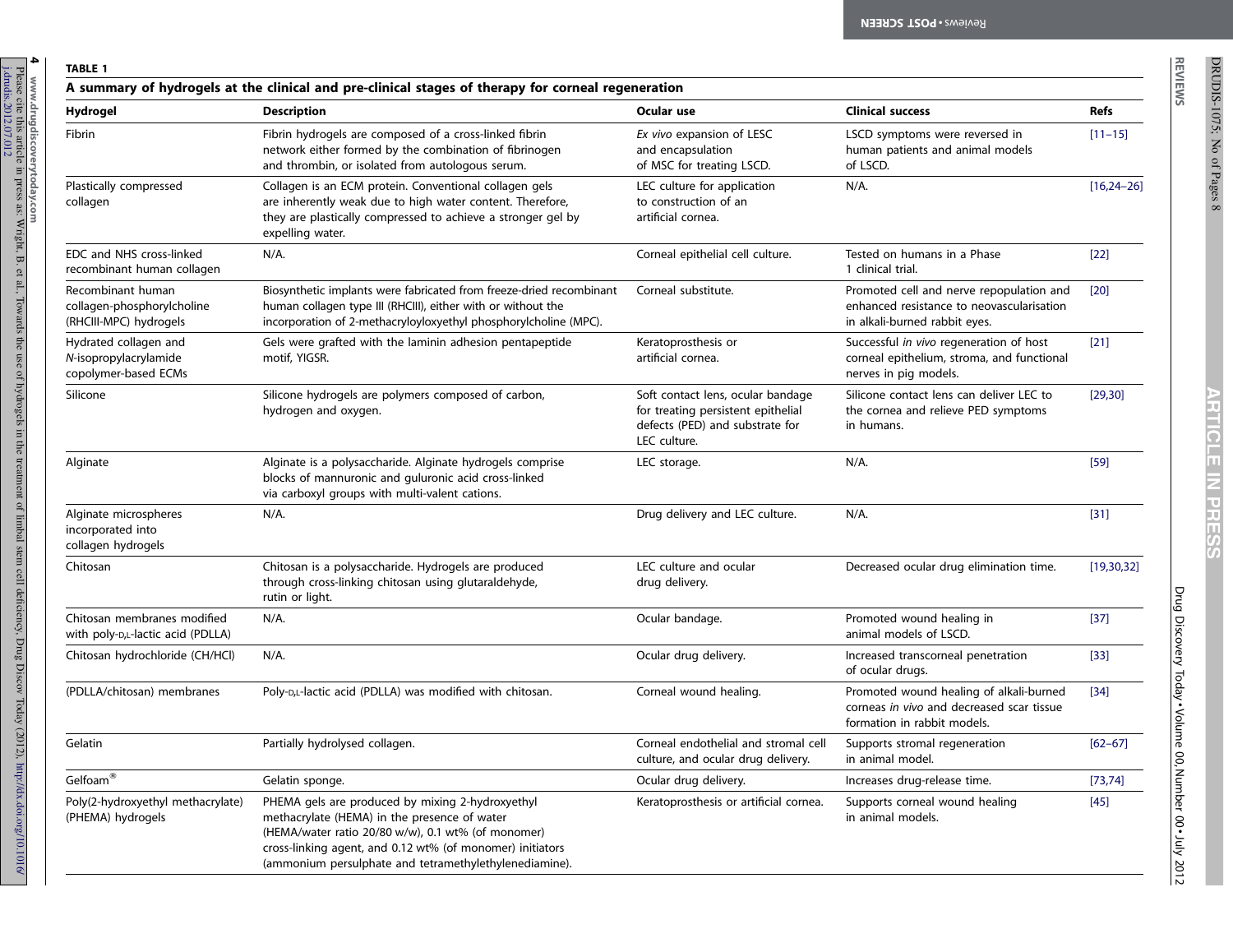#### Collagen hydrogels

Collagen is the most abundant structural protein in the cornea, and is biocompatible, biodegradable, possesses low immunogenicity and can maintain LEC adhesion, proliferation and differentiation [\[20–26\]](#page-7-0). The BM of the limbal epithelium contains type IV collagen ( $\alpha$ 1 and  $\alpha$ 2 chains) as well as type IV collagen ( $\alpha$ 3 chain), and type V collagen is present in the corneal BM [\[49\].](#page-7-0) At present, collagen hydrogels are mainly applied to LEC culture [\[16\]](#page-6-0) and the formation of tissue-engineered scaffolds or KPro used for replacement of corneal tissue [\[20–26\]](#page-7-0).

Magnetically oriented collagen fibre scaffolds were recently applied to the regeneration of human hemi corneas in vitro [\[23\].](#page-7-0) Reconstruction of the hemi cornea involved the formation of a well-defined epithelium as well as stroma by keratocytes which when aligned with collagen, were shown to lay down ECM components with features typical of collagen fibrils [\[23\]](#page-7-0). The aligned collagen and/or keratocyte construct induced re-epithelialisation of corneal stroma in vivo in a rabbit corneal injury model [\[23\],](#page-7-0) indicating the potential of this biologically functional medical device for treating LSCD.

By contrast, conventional collagen hydrogels are plastically compressed or chemically cross-linked to enhance mechanical strength before their use in the formation of stratified LEC [\[16,24–26\].](#page-6-0) This strategy is in development at present, to design corneal equivalents for application as biointegrable KPro.

1-Ethyl-3-(3-dimethyl aminopropyl) carbodiimide (EDC) and N-hydroxysuccinimide (NHS) cross-linked recombinant human collagen-based artificial corneas are one of the first examples of these constructs tested on humans. In a Phase I clinical trial, this biosynthetic scaffold was transplanted to the damaged cornea of ten patients with vision loss [\[22\].](#page-7-0) Six-month postoperative results demonstrated the regeneration of host epithelium and the growth of stromal cells into the implant, and a 24-month follow-up report of this study showed that implants retained stability and remained avascular without prolonged use of steroid immunosuppression, commonly required in traditional allotransplantation. Corneal re-epithelialisation, tear film formation, stromal cell maturation and nerve regeneration was observed in all patients and after 24 months, vision was significantly improved in six patients [\[22\]](#page-7-0). This study was promising because it indicated that collagen KPro can be applied as donor corneas in a clinical setting.

Simultaneous use of collagen hydrogels as corneal tissue replacements and as delivery systems for LEC may lead to the development of KPro capable of treating LSCD.

#### Silicone hydrogels

Silicone hydrogels comprise lotrafilcon A, balafilcon A, senofilcon A and comfilcon A, and are mainly used to produce second generation, soft contact lenses for the correction of refractive errors and as ocular bandages which aid re-epithelialisation of the cornea [\[27\].](#page-7-0) The major advantage of silicone lenses is efficient transmission of oxygen to the ocular surface using its water and polymer content [\[27\]](#page-7-0). Highly oxygen-permeable (Dk) silicone hydrogel lenses enable rapid and stable re-epithelialisation of the cornea, have eliminated lens-induced hypoxia for the majority of wearers and have a less pronounced detrimental effect on corneal homeostasis compared to other lens types [\[28\]](#page-7-0).

Recent reports suggest that in addition to application as a visual aid and an ocular bandage, silicone hydrogels may be applied to LSCD therapy [\[29,30\]](#page-7-0). The treatment of persistent corneal defects (PED), which include LSCD, dry eye syndrome, graft-versus-host disease, toxic keratitis, limbic keratoconjunctivitis, and neurotrophic keratitis [\[29\]](#page-7-0), with hydrogel contact lenses (i.e. silicone lenses) is well-documented [\[27–30\].](#page-7-0) Moreover, lotrafilcon A contact lenses were reported to sustain proliferation and migration of LEC from limbal tissue, which displayed a corneal phenotype (CK3<sup>+</sup> /CK12<sup>+</sup> /CK19<sup>+</sup> ) and expressed p63 [\[30\].](#page-7-0) Microvilli with adhesive projections were observed on the apical surface of LEC cultured on the lens indicating that these cells were stable and likely to survive long-term [\[30\].](#page-7-0) Therefore, these findings suggested that it may be possible to generate a corneal epithelium on silicone contact lenses and easily transfer this to cornea presenting LSCD.

Despite the therapeutic benefits of silicone lenses for PED and LSCD, further research is needed to improve the biocompatibility of this biomaterial. The high modulus (silicone hydrogels are stiffer and less flexible than conventional hydrogels) of these lenses causes mechanical interaction with ocular tissue which lead to papillary conjunctivitis and disruption of the tear film structure [\[27\].](#page-7-0) Furthermore, the high oxygen permeability of silicone lenses induces epithelial inclusions related to mucin ball formation [\[50\].](#page-7-0) The development of silicone contact lens systems for the expansion and delivery of LEC will therefore require investigations into structural modifications (i.e. alterations to modulus and Dk) of this hydrogel which favourably complement corneal homeostasis and physiology.

#### Alginate hydrogels

Alginates are polysaccharides found in brown algae and bacteria, consisting of unbranched binary co-polymers of  $1-4$  linked  $\beta$ -Dmannuronic acid and a-L-guluronic acid, which when cross-linked by multi-valent cations (e.g.  $Ca^{2+}$ ,  $Ba^{2+}$ ,  $La^{3+}$ ,  $Fe^{3+}$ ,  $Zn^{2+}$ ,  $Mg^{2+}$ ,  $Sr^{2+}$ ) form into gels [\[50\]](#page-7-0). Alginate hydrogels are one of the most wellcharacterised cell immobilisation substrates [\[51,52\]](#page-7-0) due to effective immunoisolatory and mass transfer properties [\[50\],](#page-7-0) and are widely used as biomaterial tools in the field of regenerative medicine [\[53–55\].](#page-7-0)

The use of alginate hydrogels for ocular therapy is relatively novel. Only a small number of studies have been performed to examine the manner that alginate may be applied for ocular reconstruction. Alginate microspheres incorporated into collagen hydrogels were previously demonstrated as a viable composite construct for controlled drug delivery as well as human corneal epithelial cell growth [\[31\]](#page-7-0). Alginate membranes coated with chitosan used as base matrices for LEC cultivation maintained the attachment, spreading and growth of these cells [\[18\]](#page-6-0). Another composite hydrogel containing sodium alginate dialdehyde and hydroxypropyl chitosan was used for transplantation of corneal endothelial cells (CEC) onto Descemet's membrane, and demonstrated that encapsulated CEC remained viable and retained their normal morphology [\[56\]](#page-7-0).

These preliminary studies have highlighted the potential of alginate gels as culture systems for LEC. Because the structure of alginate gels can be modified to direct cell phenotype, particularly stem cell differentiation [\[57,58\]](#page-7-0), and enhance cell survival, this Reviews -

POST SCREEN

Reviews . POST SCREEN

www.drugdiscoverytoday.com 5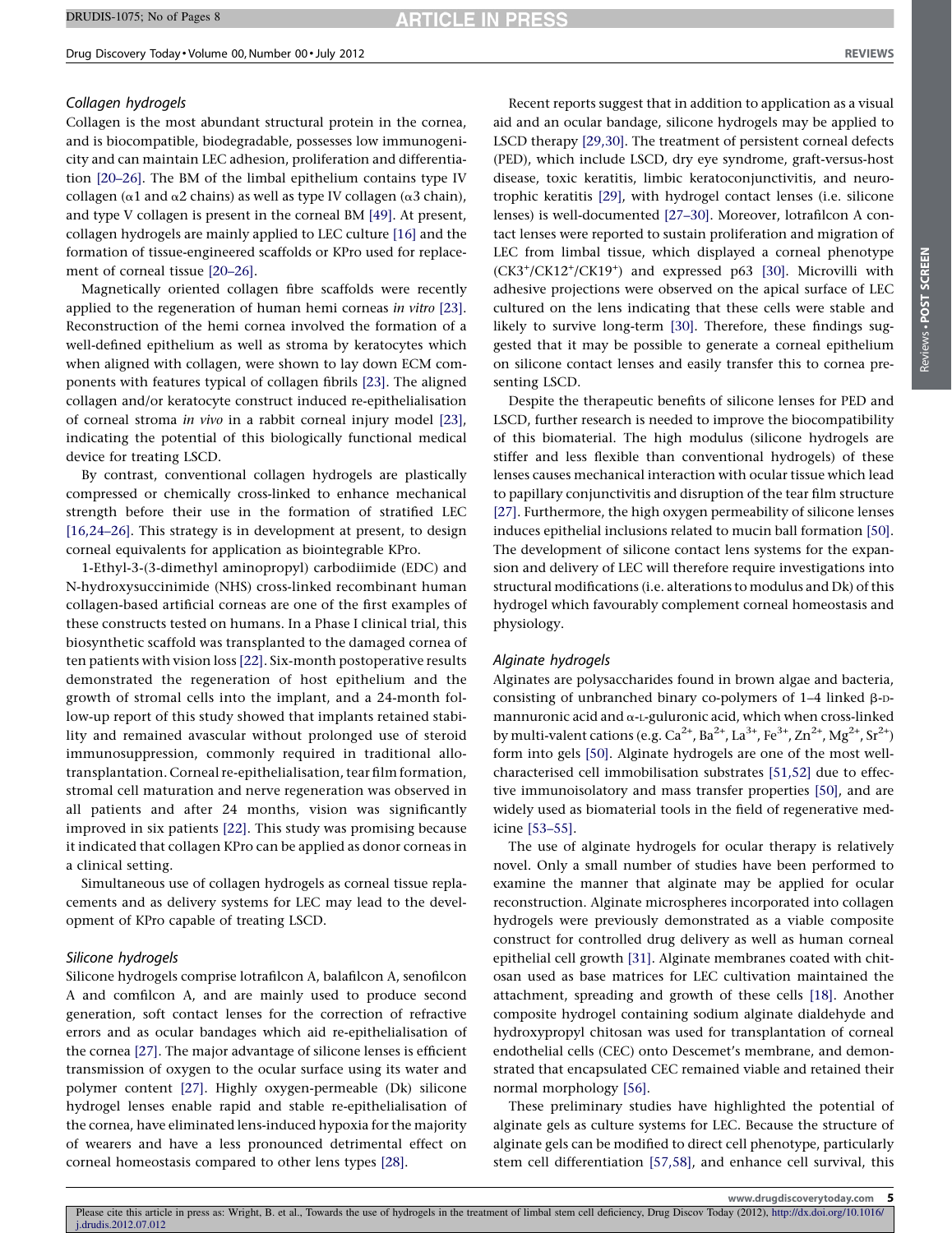

#### FIGURE 3

Alginate gels as LEC storage devices. Calcium alginate gel discs (a) with dimensions approximately 19 mm in length and 1.5 mm in depth are viable storage modules for LEC. Images (100 x magnification) represent three individual experiments. Data points on bar chart (b) represent the mean ( $n = 3 \pm$  S.E.M.) number of live cells extracted from alginate gel discs following 1, 3, 5 and 7 day culture periods.

biomaterial presents an ideal culture system for LEC, which may be developed for application to reversing the pathology of LSCD. Moreover, the well-reported use of alginate gels for cell preservation [\[59,60\]](#page-7-0) will allow this hydrogel to be developed into a transport and/or storage medical device (Fig. 3) applicable to corneal cell-based therapies.

#### Chitosan hydrogels

The mucoadhesive polysaccharide, chitosan is biocompatible, biodegradable and displays unique haemostatic activity and wound-healing properties that makes it attractive for use in biomedical applications [\[19\].](#page-6-0) Chitosan alone was previously applied topically to the eyes of rabbits to repair the endothelium after they had sustained central corneal wounds, because these polymers were indicated to induce regeneration of vascular endothelium [\[36\]](#page-7-0).

Synthetic chitosan membranes supported the viability and growth of corneal epithelial cells in a manner comparable to AM [\[19\]](#page-6-0). This study was supported by another report showing that chitosan membranes modified with poly-D,L-lactic acid promoted wound healing of alkali-burned corneas in vivo and decreased scar tissue formation [\[37\].](#page-7-0) These findings are particularly exciting because one of the major advantages of AM is its anti-scarring abilities. Therefore, chitosan may be a substitute for AM.

The well-characterised abilities of chitosan for ophthalmic drug delivery may be exploited together with the capacity of this polymer for cultivation of corneal epithelial cells. Chitosan polymers can increase precorneal drug residence times to slow down drug elimination by the lacrymal flow, by increasing solution viscosity and by interacting with the negative charges of the mucus [\[30\]](#page-7-0). Chitosan nanoparticles are also able to enhance the therapeutic index of clinically challenging drugs [\[32\].](#page-7-0) Chitosan hydrochloride increased transcorneal penetration of topically applied ofloxacin and the therapeutic efficacy of this ophthalmic drug [\[33\]](#page-7-0). Furthermore, a novel copolymer, poly(N-isopropylacrylamide)-chitosan, was previously suggested as a potential thermosensitive in situ gel-forming material for ocular drug delivery [\[34\]](#page-7-0).

Chitosan hydrogels may therefore be used to create a device which delivers both LEC and ocular drugs that enhance the effects of these cells, thus constituting a novel strategy to treat LSCD.

#### Gelatin hydrogels

Gelatin is a mixture of peptides and proteins produced by acid and alkaline processing (partial hydrolysis) of collagen extracted from skin, bone and connective tissue [\[61\]](#page-7-0). Currently, gelatin hydrogels are under development as substrates for CEC and stromal cell culture, but they have not been used as supports for cultivating LEC. These gels have received the most attention for ocular use as drug delivery vehicles.

The success of gelatin gels for the culture of CEC and stromal cells indicate that LEC may be well-supported by these scaffolds. Gelatin gels were previously shown to provide stable mechanical support for CEC sheets [\[62\],](#page-7-0) enabling expression of typical markers for these cells [zonula occludens-1, Na<sup>+</sup>/K<sup>+</sup>-ATPase, and N-cad-herin] [\[63\].](#page-7-0) Porous gelatin was demonstrated as suitable for the engineering of corneal stroma [\[64\].](#page-7-0)

Soluble ocular drug insert matrices comprised of raw gelatin [\[65–](#page-7-0) [68\]](#page-7-0) or chemically modified [\[69,70\]](#page-7-0) and composite gelatin [\[71,72\]](#page-7-0) gels also indicate the feasibility of these biomaterials for LEC culture. Gelatin gels cross-linked with EDC were shown to support the culture of iris pigment epithelial cells more efficiently than gels cross-linked with glutaraldehyde [\[69\].](#page-7-0) A cationised gelatin film with incorporated epidermal growth factor (EGF) resulted in a reduction in an epithelial defect in rabbit corneas; this was accompanied by significantly enhanced epithelial proliferation compared with the reduction observed with topical application of EGF solution or the placement of an EGF-free gelatin film [\[65\]](#page-7-0). Polyvinyl alcohol(PVA)– gelatin polymeric blends are also promising as ocular inserts for prolonged release of antibiotics in the eye [\[71\]](#page-7-0).

The absorbable gelatin sponge, Gelfoam<sup>®</sup>, is a manufactured drug carrier for either local or systemic drug delivery through the ophthalmic route. This eye medical device was reported to prolong the activity of the insulin through gradual release aided by the slow and constant tear production from the lachrymal system [\[73\]](#page-7-0). Another study showed that dilation of the pupil induced by phenylephrine and tropicamide delivered using Gelfoam<sup>®</sup> was greater and longer lasting than that produced by eyedrops with an equivalent amount of these drugs [\[74\]](#page-7-0). As Gelfoam<sup>®</sup> can be worn with contact lenses, in a hydrated form; this hydrogel as well as other gelatin hydrogels may serve as a growth factor and/or drug-release feeder device to maintain LEC delivered to the ocular surface using silicone lenses.

Please cite this article in press as: Wright, B. et al., Towards the use of hydrogels in the treatment of limbal stem cell deficiency, Drug Discov Today (2012), [http://dx.doi.org/10.1016/](http://dx.doi.org/10.1016/j.drudis.2012.07.012) [j.drudis.2012.07.012](http://dx.doi.org/10.1016/j.drudis.2012.07.012)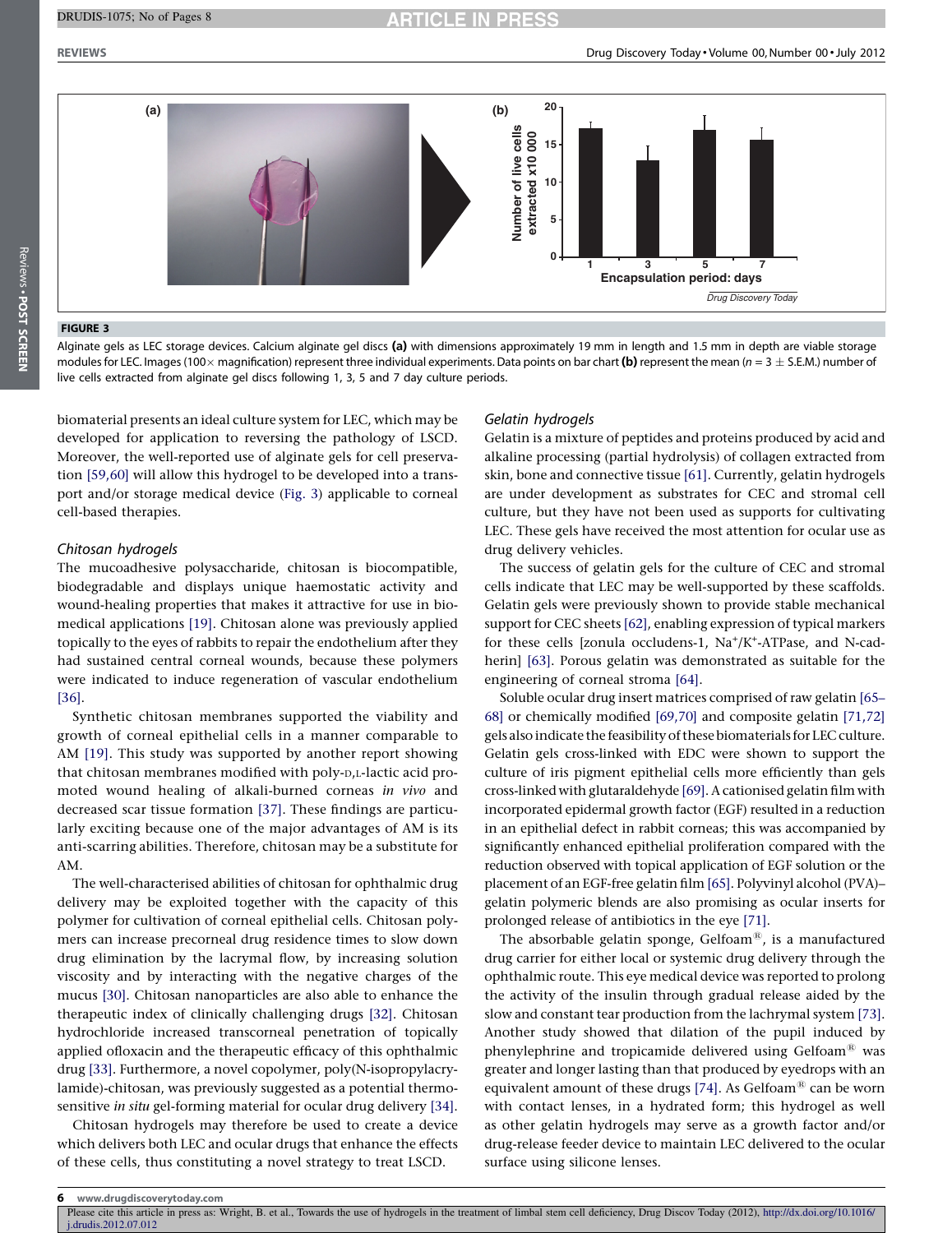#### <span id="page-6-0"></span>Emerging hydrogel systems

Hydrogels at the early experimental stage before application as substitutes for AM include hyaluronic acid (HA) [\[75\]](#page-7-0) gels, thermosensitive gels (e.g. Mebiol $^{(8)}$ ) [\[76,77\]](#page-7-0), poly(2-hydroxyethyl methacrylate (PHEMA) [\[78–80\]](#page-7-0) and PVA [\[81,82\]](#page-7-0) gels that are established as component parts of the artificial cornea, as well as musclederived myogel [\[83\]](#page-7-0).

HA gels chemically cross-linked with poly(N-2-hydroxyethyl) (2-aminoethylcarbamate)-D,L-aspartamide (PHEA-EDA) were previously suggested as a suitable material for the release of limbal cells for corneal regeneration [\[75\]](#page-7-0). HA and/or PHEA-EDA films enabled moderate and/or poor adhesion of human corneal epithelial cells, rabbit limbal epithelial cells and fibroblasts. Contact lenses coated in their inner surface with the HA/PHEA-EDA film enabled greater cell adhesion, but this was transitory; viable cells were released after three days [\[75\]](#page-7-0). Therefore, HA and/or PHEA-EDA hydrogels were suggested as suitable for delivering limbal cells to treat corneal damage.

The thermosensitive, synthetic polymer gel, Mebiol $^{\circledR}$  was previously reported as capable of supporting LEC and maintaining the stem phenotype of these cells. Mebiol $^{\circledR}$  supported limbal explant proliferation and LEC cultured on this gel expressed LSC markers (ATP-binding cassette sub-family G member 2 and p63), transient amplifying cell markers (connexin 43, integrin  $\alpha$ 9) and cornea differentiation marker (CK3) [\[76\]](#page-7-0). The transplantation of autologous LEC grown in Mebiol $^{\circledR}$  was shown to restore a nearly normal ocular epithelial surface in eyes with unilateral LSCD in rabbit models [\[77\],](#page-7-0) indicating that this hydrogel is almost at the pre-clinical stage.

By contrast, PHEMA sponges used to construct the porous skirt material in the Chirila KPro require improvements in biocompatibility [\[78–80\],](#page-7-0) to prevent calcification and proangiogenic effects before they can be developed into a viable substrate for LEC. Another biomaterial component of the artificial cornea, the porous nano-hydroxyapatite and/or poly (vinyl alcohol) hydrogel [\[81\],](#page-7-0) may also be suitable for LEC culture; this material was demonstrated to support the maintenance and growth of corneal epithelium in vitro [\[82\].](#page-7-0)

The novel muscle-derived hydrogel, myogel [\[83\]](#page-7-0) may also provide an alternative cell (ex vivo expanded cells) carrier for LSCD with a further reduction in risk, as it is derived from an autologous muscle biopsy.

#### Concluding remarks

We have already crossed the threshold for major change in LSCD therapy from conventional AM-based methodologies to more versatile and practical methods involving natural and synthetic biomaterial systems.

Fibrin and collagen hydrogels have developed beyond the preclinical stage, and they are currently proven as viable for the treatment of LSCD and as corneal prosthetics, respectively. Other hydrogels present unique properties including intrinsic anti-scarring capabilities (chitosan), efficient mass transfer abilities (alginate, gelatin, silicone) and properties appropriate for tissue engineering (alginate), which indicate them as excellent candidates for the treatment of LSCD.

The structures of 'clean' hydrogel systems may be manipulated to alter their physical and chemical properties, internal porosity, and surface topography to induce predictable changes in cell behaviour. Therefore, these biomaterials applied to the treatment of LSCD may potentially enable a more in-depth understanding of the mechanisms underlying the reversal of pathological symptoms of this disorder, which may introduce a novel field of ophthalmic medicine.

We conclude that given the considerable body of evidence demonstrating the efficacy of hydrogels in reconstruction of the damaged cornea, AM can certainly be replaced or complemented with these biomaterials for the treatment of LSCD.

#### Conflicts of interest

None.

#### Acknowledgements

We would like to thank the Medical Research Council for funding and Dr Ricardo Gouveia for editing assistance. Dr Bernice Wright and Dr Shengli Mi contributed equally to compiling the manuscript.

#### References

- 1 Davanger, M. and Evensen, A. (1971) Role of the pericorneal papillary structure in renewal of corneal epithelium. Nature 229, 560–561
- 2 Chen, J.J. and Tseng, S.C. (1990) Corneal epithelial wound healing in partial limbal deficiency. Invest. Ophthalmol. Vis. Sci. 31, 1301–1314
- 3 Kenyon, K.R. and Tseng, S.C. (1989) Limbal autograft transplantation for ocular surface disorders. Ophthalmology 96, 709–722
- 4 Tsai, R.J. and Tseng, S.C. (1994) Human allograft limbal transplantation for corneal surface reconstruction. Cornea 13, 389–400
- 5 Tseng, S.C. et al. (2010) Critical appraisal of ex vivo expansion of human limbal epithelial stem cells. Curr. Mol. Med. 10, 841–850
- 6 Gomes, J.A. et al. (2003) Amniotic membrane transplantation for partial and total limbal stem cell deficiency secondary to chemical burn. Ophthalmology 110, 466–473
- 7 Lee, S.B. et al. (2000) Suppression of TGFbeta signaling in both normal conjunctival fibroblasts and pterygial body fibroblasts by amniotic membrane. Curr. Eye Res. 20, 325–334
- 8 Solomon, A. et al. (2001) Suppression of interleukin 1alpha and interleukin 1beta in human limbal epithelial cells cultured on the amniotic membrane stromal matrix. Br. J. Ophthalmol. 85, 444–449
- 9 Pellegrini, G. et al. (1997) Long-term restoration of damaged corneal surfaces with autologous cultivated corneal epithelium. Lancet 349, 990–993
- 10 Chen, B. et al. (2012) The mechanical properties of amniotic membrane influence its effect as a biomaterial for ocular surface repair. Soft Matter 8, 8379–8387
- 11 Talbot, M. et al. (2006) Autologous transplantation of rabbit limbal epithelia cultured on fibrin gels for ocular surface reconstruction. Mol. Vis. 12, 65–75
- 12 Rama, P. et al. (2001) Autologous fibrin-cultured limbal stem cells permanently restore the corneal surface of patients with total limbal stem cell deficiency. Transplantation 72, 1478–1485
- 13 Rama, P. et al. (2010) Limbal stem-cell therapy and long-term corneal regeneration. N. Engl. J. Med. 363, 147–155
- 14 Meyer-Blazejewska, E.A. et al. (2010) Preservation of the limbal stem cell phenotype by appropriate culture techniques. Invest. Ophthalmol. Vis. Sci. 51, 765–774
- 15 Gu, S. et al. (2009) Differentiation of rabbit bone marrow mesenchymal stem cells into corneal epithelial cells in vivo and ex vivo. Mol. Vis. 15, 99–107
- 16 Levis, H.J. et al. (2010) Plastic compressed collagen as a biomimetic substrate for human limbal epithelial cell culture. Biomaterials 31, 7726–7737
- 17 Di Girolamo, N. et al. (2007) Cultured human ocular surface epithelium on therapeutic contact lenses. Br. J. Ophthalmol. 91, 459–464
- 18 Ozturk, E. et al. (2006) Chitosan-coated alginate membranes for cultivation of limbal epithelial cells to use in the restoration of damaged corneal surfaces. Int. J. Artif. Organs 29, 228–238
- 19 Yeh, L.K. et al. (2009) The phenotype of bovine corneal epithelial cells on chitosan membrane. J. Biomed. Mater. Res. A 90, 18–26

Reviews . POST SCREEN POST SCREENReviews -